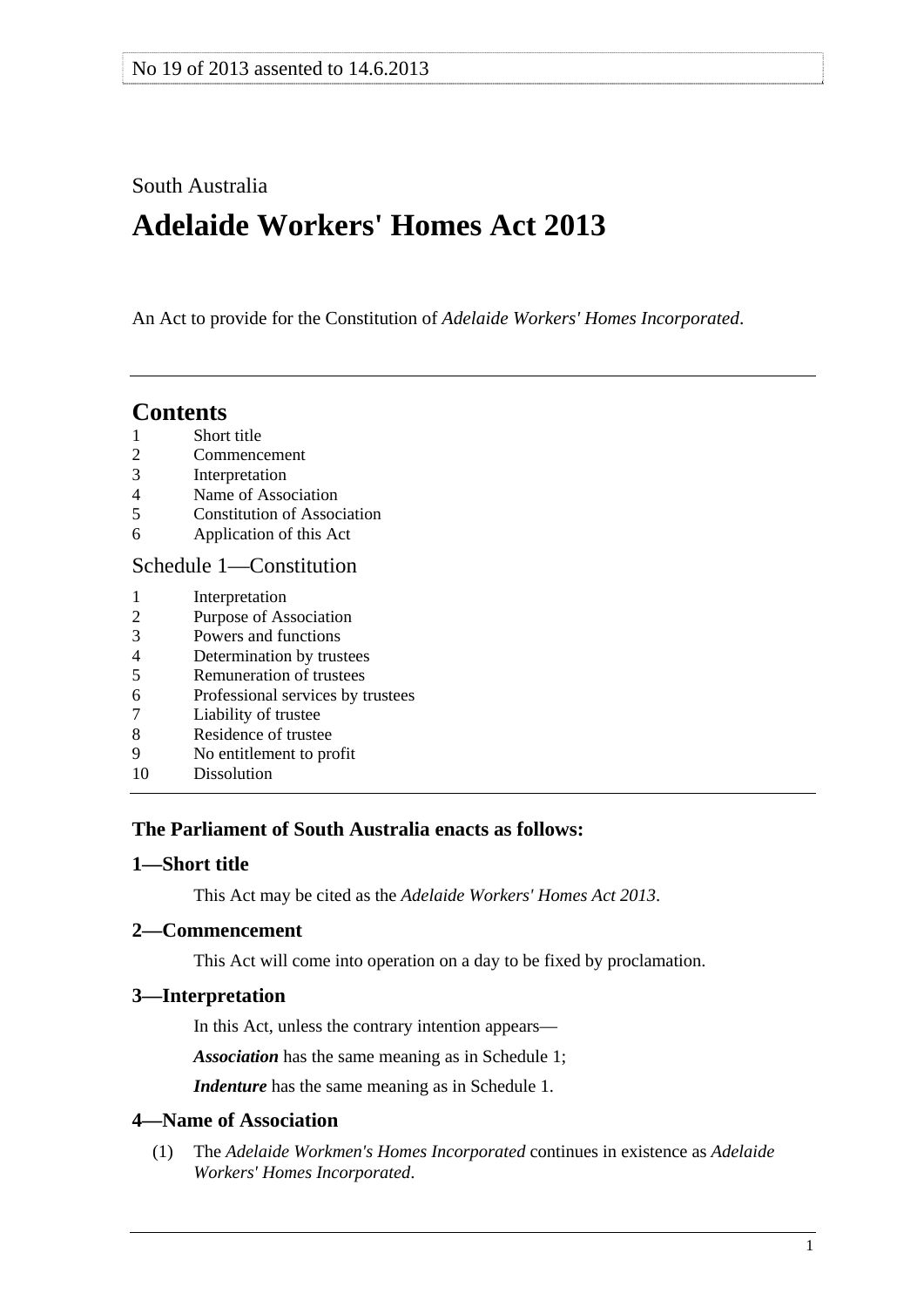<span id="page-1-0"></span> (2) [Subsection \(1\)](#page-0-0) does not affect the Association's power to change its name in the future under any other law or under the Constitution of the Association.

#### **5—Constitution of Association**

- (1) The provisions set out in [Schedule 1](#page-1-0) will, on the commencement of this Act, be taken to be the Constitution of the Association (the *Constitution*).
- (2) The Association is taken to have always had the powers and functions set out in the Constitution.
- (3) The Association may vary the Constitution provided that the variation is not inconsistent with the objects of the Indenture.

### **6—Application of this Act**

- (1) The provisions of this Act apply in addition to those of the Indenture and the *[Associations Incorporation Act 1985](http://www.legislation.sa.gov.au/index.aspx?action=legref&type=act&legtitle=Associations%20Incorporation%20Act%201985)*.
- (2) Where a provision of this Act is inconsistent with a provision of the Indenture or of the *[Associations Incorporation Act 1985](http://www.legislation.sa.gov.au/index.aspx?action=legref&type=act&legtitle=Associations%20Incorporation%20Act%201985)*, this Act prevails to the extent of the inconsistency.

# **Schedule 1—Constitution**

#### **1—Interpretation**

In this Schedule, unless the contrary intention appears—

*accommodation* means living accommodation of all kinds including temporary or transitional accommodation;

#### *Association* means *Adelaide Workers' Homes Incorporated*;

*eligible person* means any person who, in the opinion of the trustees, by reason of his or her financial circumstances or other special needs, should be assisted with the provision of appropriate accommodation and associated facilities and amenities, having regard to the purposes of the Association and to the proper and efficient use of the assets and income of the Association;

*Government* means the Crown in the right of the Commonwealth or of the State of South Australia, and includes any Minister, instrumentality or administrative unit of the Crown in either of those rights;

*Indenture* means the Deed of Trust set out in the Schedule to the *[Adelaide Workmen's](http://www.legislation.sa.gov.au/index.aspx?action=legref&type=act&legtitle=Adelaide%20Workmens%20Homes%20Incorporated%20Amendment%20Act%201933)  [Homes Incorporated Amendment Act 1933](http://www.legislation.sa.gov.au/index.aspx?action=legref&type=act&legtitle=Adelaide%20Workmens%20Homes%20Incorporated%20Amendment%20Act%201933)* as amended by that Act and further amended by the *[Adelaide Workmen's Homes Incorporated Amendment Act 1966](http://www.legislation.sa.gov.au/index.aspx?action=legref&type=act&legtitle=Adelaide%20Workmens%20Homes%20Incorporated%20Amendment%20Act%201966)*;

*trustees* means the trustees for the time being appointed in the manner provided by the Indenture to administer the trusts of the Indenture.

#### **2—Purpose of Association**

The purpose of the Association is to provide a range of accommodation and associated facilities and amenities throughout the State of South Australia for occupation by eligible persons being workers, former workers or their families.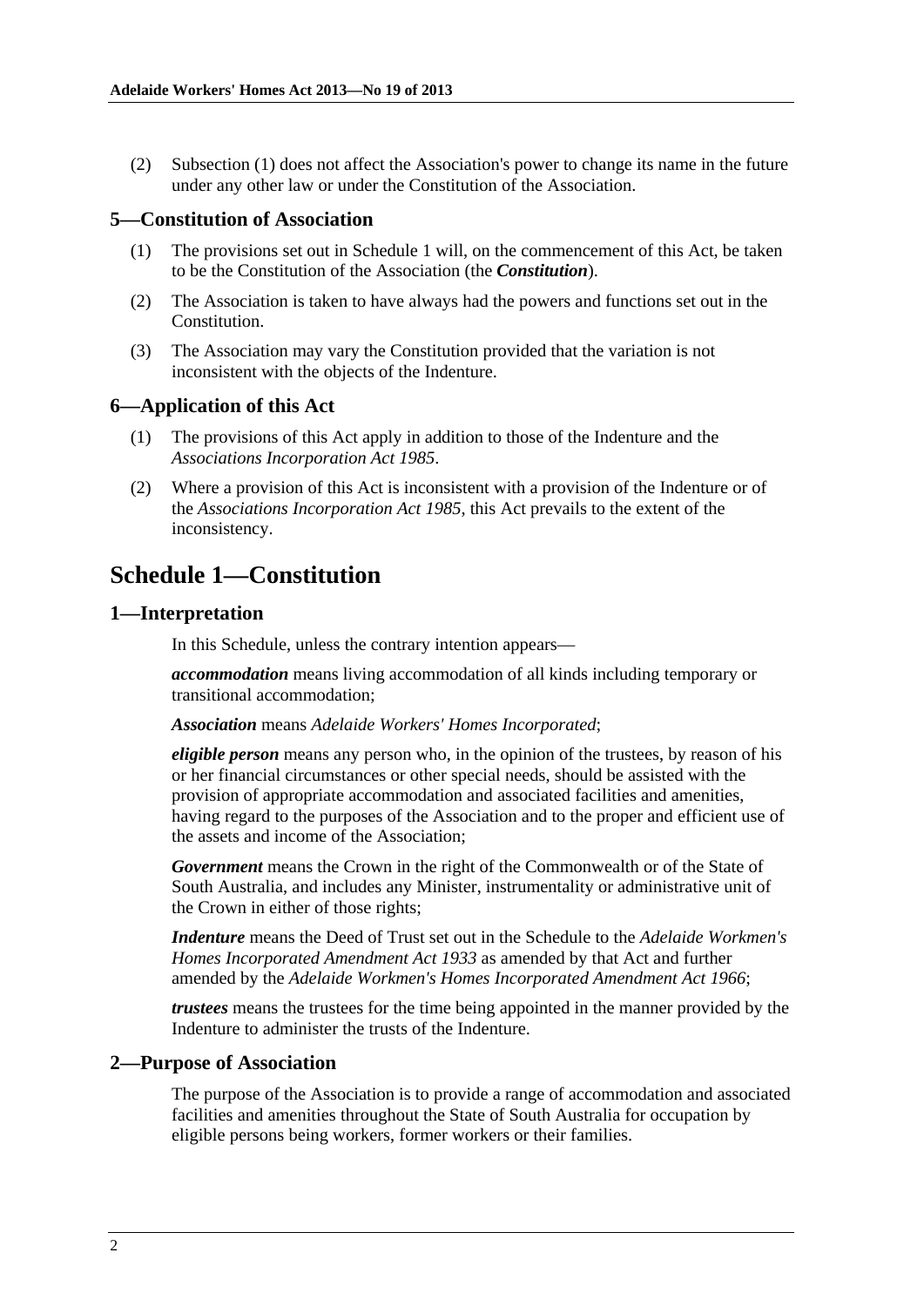# <span id="page-2-0"></span>**3—Powers and functions**

To give effect to its purpose, the Association has the following powers and functions:

- (a) to acquire and dispose of any real or personal property, or any interest therein;
- (b) to solicit and receive donations and testamentary dispositions of money or any other real or personal property;
- (c) to enter into any joint ventures or projects with Government, any local government body, company or not-for-profit association where the Association contributes real or personal property, financial assistance or services to the venture or project;
- (d) to borrow moneys and provide such security for borrowed funds as the trustees consider appropriate;
- (e) to invest such of its funds as are not immediately required for its purpose in accordance with the powers and duties of a trustee under the *[Trustee Act 1936](http://www.legislation.sa.gov.au/index.aspx?action=legref&type=act&legtitle=Trustee%20Act%201936)* with respect to the investment of the trust funds;
- (f) to let or sell any of the Association's real property to any eligible person on such terms as the trustees may determine;
- (g) to lend moneys or provide other financial assistance to any eligible person for the purchase of accommodation provided by or with the assistance of the Association;
- (h) with the concurrence of all of the trustees, to change the name of the Association at any time;
- (i) to do all ancillary or incidental things that are necessary or desirable to enable the Association to carry out its purpose.

#### **4—Determination by trustees**

In determining—

- (a) any rent; or
- (b) the terms and conditions of any tenancy; or
- (c) financial assistance granted to an eligible person,

the trustees must have regard (where relevant) to—

- (d) the eligible person's means and ability to pay the rent or to discharge any other financial obligation to the Association; and
- (e) the market rental value of the premises or the market value and the terms and conditions prevailing in the market with respect to any other kind of assistance provided by the Association; and
- (f) the ongoing financial viability of the Association; and
- (g) any special needs of the eligible person; and
- (h) any other matter that is, in the opinion of the trustees, relevant to the particular case.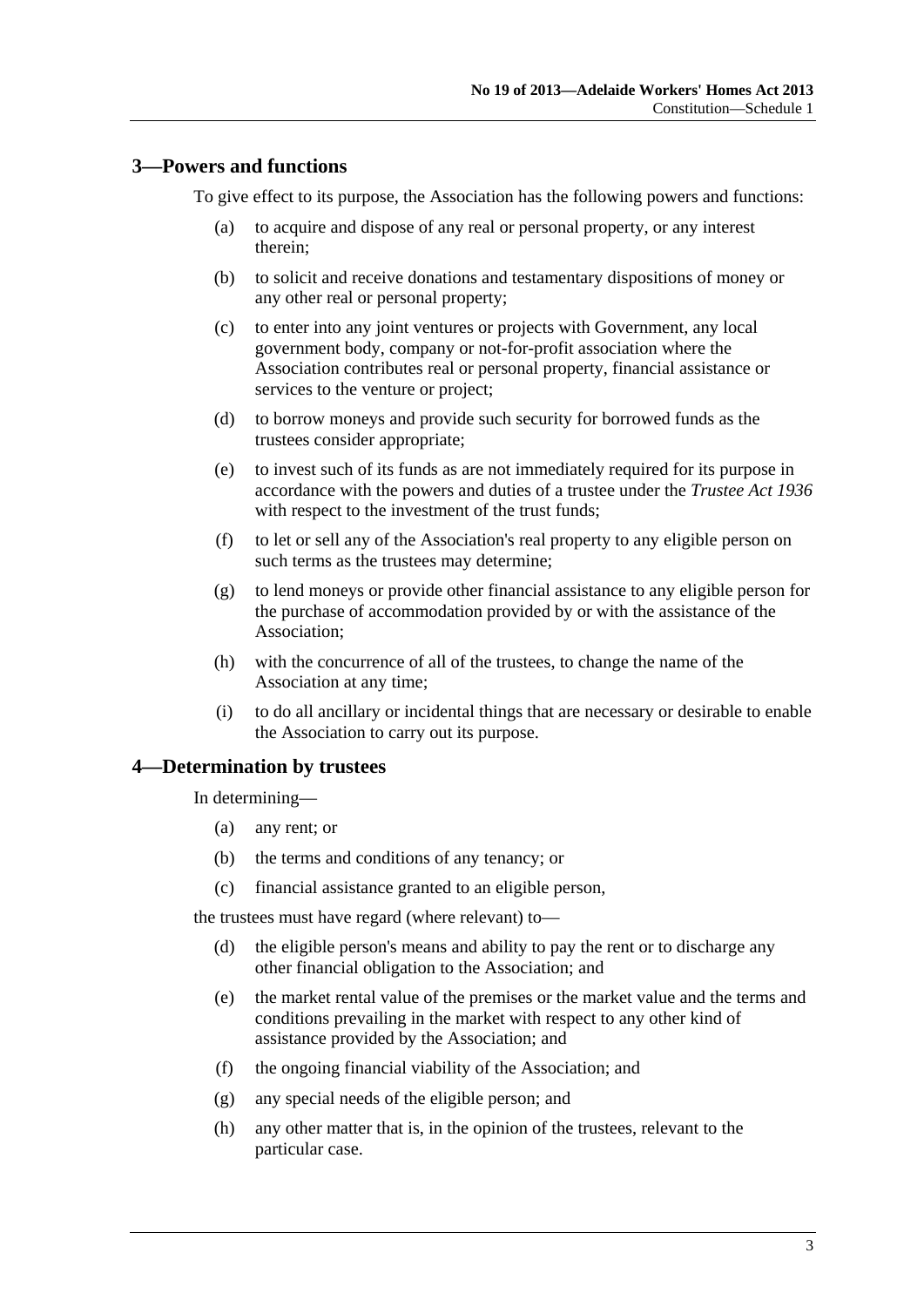## <span id="page-3-0"></span>**5—Remuneration of trustees**

- (1) The Association may, after 1 January of each calendar year, by unanimous resolution of all trustees, appropriate an amount from the funds of the Association, as remuneration for services rendered by each trustee for the preceding calendar year, and pay the amount so appropriated to the trustees.
- (2) The amount of any such remuneration is to be determined having regard to factors including—
	- (a) fees paid for similar services provided by trustees or Board members of other like charitable bodies; and
	- (b) the amount of time and the degree of skill required in respect of the services provided by the trustees; and
	- (c) the ability of the Association to pay, in the ordinary course of its business, any proposed amount.

# **6—Professional services by trustees**

A trustee is not precluded by reason only of holding office as a trustee from being engaged by the Association (either directly or indirectly via a firm of which the trustee is a member) to provide services to the Association in addition to any services rendered by the trustee as a trustee in the administration of the trusts by the Association and from receiving reasonable remuneration for those services.

#### **7—Liability of trustee**

- (1) No civil liability attaches to a trustee for an act or omission in good faith in the exercise, performance or discharge, or purported exercise, performance or discharge, of the trustee's or the Association's powers, functions or duties under the Indenture or this Act.
- (2) A liability that would, but for this clause, attach to a trustee attaches instead to the Association.

#### **8—Residence of trustee**

A person is not precluded from appointment as a trustee on the basis of that person's place of residence if that person is ordinarily resident in the State.

#### **9—No entitlement to profit**

The assets and the income of the Association must be applied solely in furtherance of the purpose set out in [clause 2](#page-1-0) and none of the assets or income may be distributed, directly or indirectly, or applied for the benefit of any person or entity except—

- (a) an eligible person; or
- (b) the trustees in accordance with the provisions of [clause 5;](#page-3-0) or
- (c) a person receiving the asset or income as bona fide payment for services rendered or expenses incurred by or on behalf of the Association (including, without limitation, any payments authorised under [clause 6\)](#page-3-0).